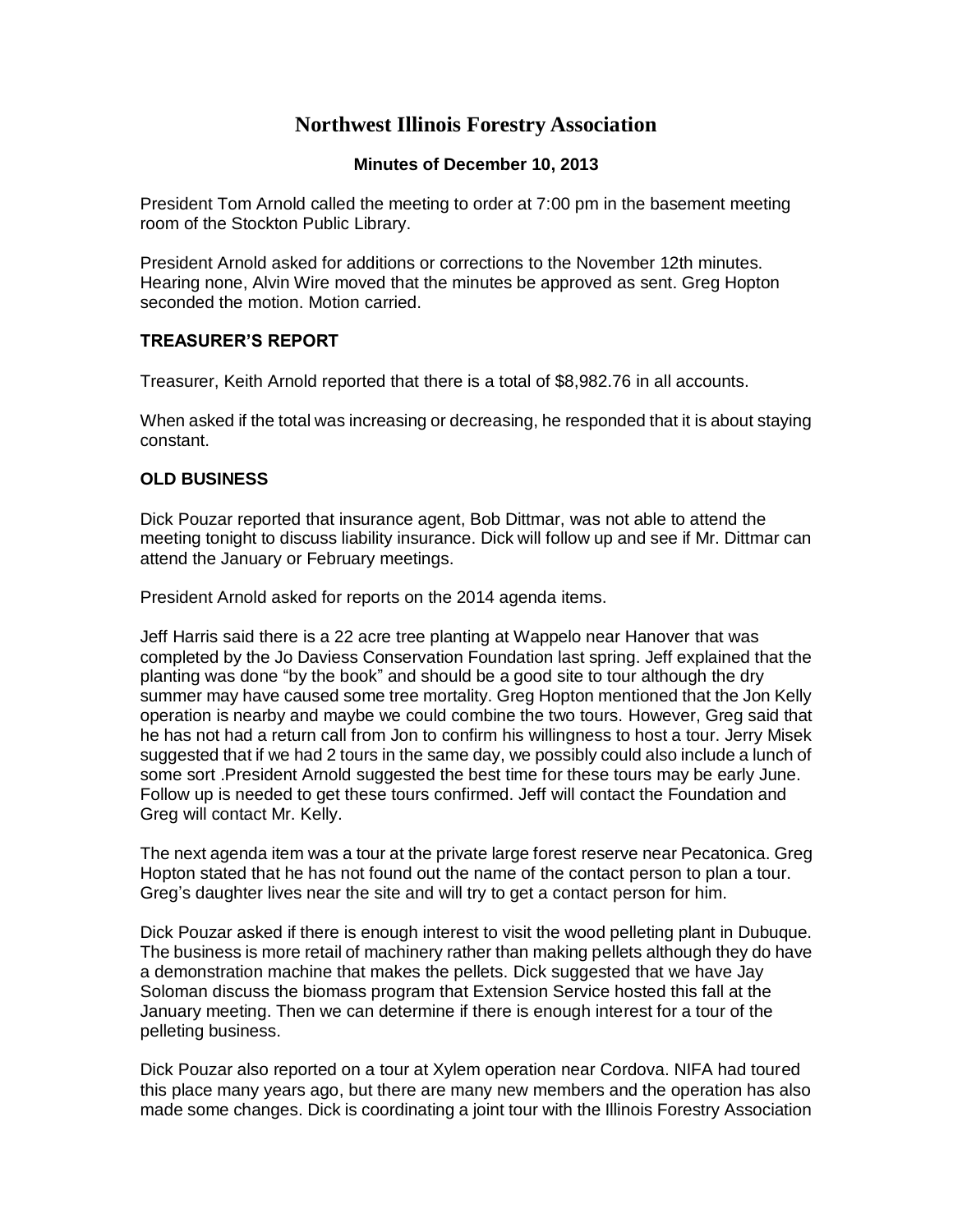and plans to get a tour set up for July. He and Tom Vorac will meet at the site and make arrangements for a tour.

Another contact that Dick was going to make was with Dwayne Mitch in Schapville to visit his woodworking shop. Dick said the best time for a tour is when Dwayne has a project that he is working on. This will need to be planned with a short time frame to allow a project order to come in for Dwayne.

Alvin Wire has contacted his son, Phillip, for presenting a program on the activities of the IDNR Conservation Police Officers. Phillip will be the featured speaker at the NIFA Annual Dinner Meeting on March 25, 2014. The local CPO will also be at the meeting to answer questions or concerns. Hopefully this program will draw a larger audience.

Alvin was also to contact a modern sawmill in Reedsburg, Wisconsin to see if they would host a tour. Alvin asked if the tour could be on a week day so the machinery could be seen in operation. The group responded that would be okay.

Jerry Misek contacted Lee Luebke about a tour of his Tree Farm. Mr. Luebke was receptive to a tour and was flexible on a date, but wanted Jerry to visit his Tree Farm to confirm there is enough to see to warrant a tour. Jerry will make a site visit this winter.

Jerry will also contact Ralph Eads about any recent timber sale areas that may be a site for a tour. Greg Hopton will also ask Kevin Oetken if he knows of any harvest sites suitable for a tour.

Mr. Misek also reported that he had contacted Jesse Randall about NIFA members helping register participants for the Tri State Forestry Conference in March. Mr. Randall would like 5 NIFA members to assist with the registration.

President Arnold mentioned that when a new Farm Bill gets passed, we could have either John Bell or Jim Ritterbusch with the Natural Resources Conservation Service to explain the Forestry aspects of the new Bill. This possibly could be done at the February meeting.

To Recap the tentative meeting and tour agenda for 2014:

- + January 14 Bob Dittmar on Liability Insurance and Jay Soloman on biomass
- + February 11- NRCS official on the Forestry provisions of the new Farm Bill
- + March 8 NIFA to assist with registration at the Tri State Forestry Conference
- + March 25 NIFA Annual Dinner Meeting with Phillip Wire as the featured speaker
- + April or May Pecatonica Forest Reserve tour

+ June – Tree Planting tour at Wappelo and possible tour of Jon Kelly's arborist operation

- + July Tour Xylem operation
- + August Possible tour of Dwayne Mitch's woodworking shop
- + September Tour Lee Luebke's Tree Farm
- + October Tour a timber harvest site
- + November Business meeting
- + December Business meeting